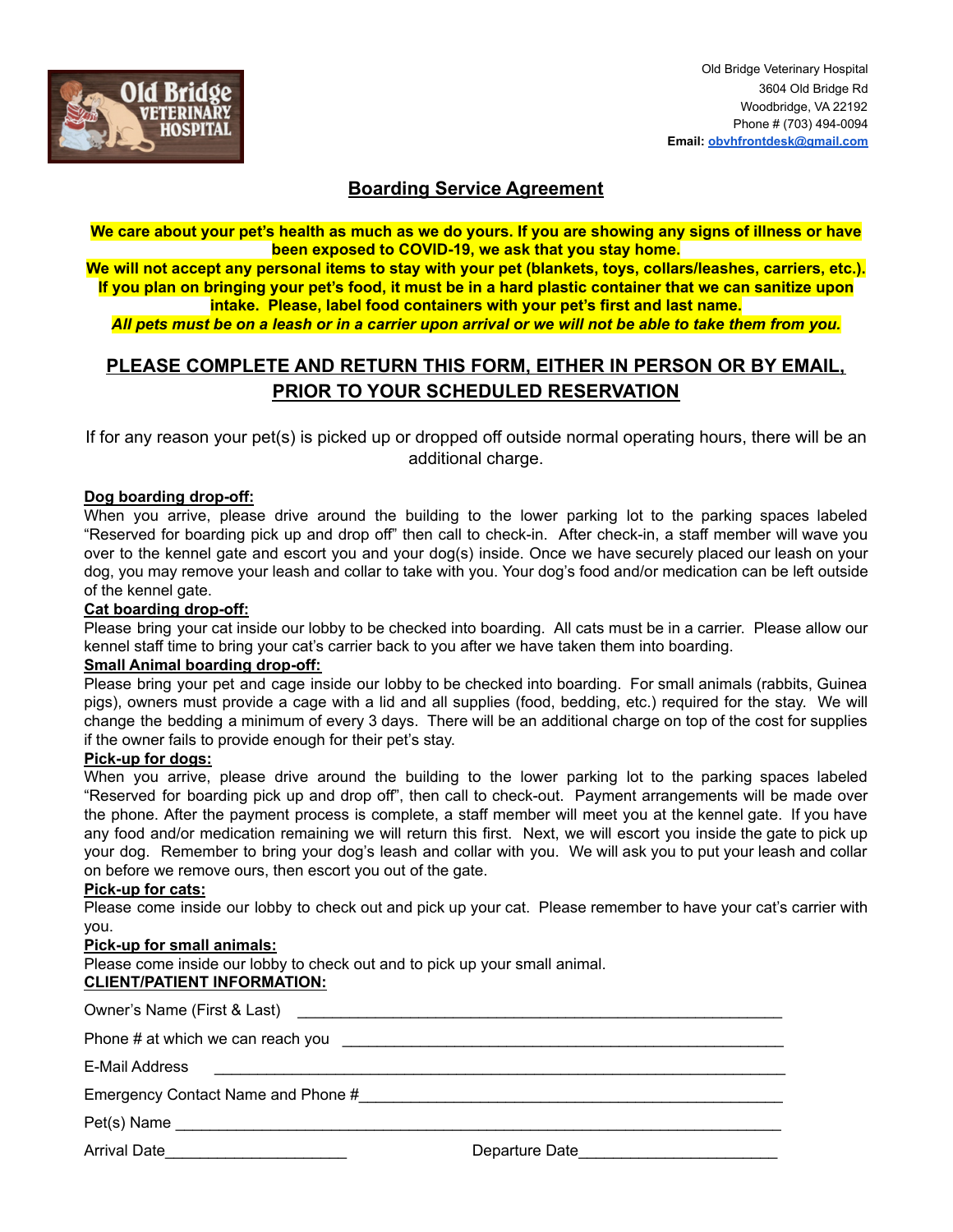### **FEEDING INSTRUCTIONS:**

| If your pet is prone to gastrointestinal issues or is on a special diet, please be sure to bring your pet's food, as a<br>sudden change in diet may worsen these issues or cause diarrhea which we will treat at the owner's expense.<br>Will we be feeding our food or your pet's own food?<br>    Kennel food (Hill's Science Diet)       brought my |    |
|--------------------------------------------------------------------------------------------------------------------------------------------------------------------------------------------------------------------------------------------------------------------------------------------------------------------------------------------------------|----|
| pet's own food                                                                                                                                                                                                                                                                                                                                         |    |
| 2x day<br>1x day<br>3x day<br>How often would you like us to feed your pet?                                                                                                                                                                                                                                                                            |    |
| Morning (7am-9am)<br>Afternoon (12pm-2pm)<br>If only 1x day, would you like us to feed in the<br>Evening (5pm-7pm)                                                                                                                                                                                                                                     |    |
|                                                                                                                                                                                                                                                                                                                                                        |    |
| <b>MEDICATION INSTRUCTIONS:</b>                                                                                                                                                                                                                                                                                                                        |    |
| *Additional fees apply. Please consult a staff member for more details* Please bring medications in their original                                                                                                                                                                                                                                     |    |
| bottle or container.                                                                                                                                                                                                                                                                                                                                   |    |
| Is your pet currently taking any medications that will need to be administered while boarding?<br>Yes                                                                                                                                                                                                                                                  | No |
| #1 MEDICATION:                                                                                                                                                                                                                                                                                                                                         |    |
|                                                                                                                                                                                                                                                                                                                                                        |    |
|                                                                                                                                                                                                                                                                                                                                                        |    |
| 3x day<br>How often is the medication given?<br>$\vert$ 2x day<br>1x day                                                                                                                                                                                                                                                                               |    |
| What time of day is the medication given:<br>Morning (7am-9am)<br>Afternoon (12pm-2pm)                                                                                                                                                                                                                                                                 |    |
| Evening (5pm-7pm)                                                                                                                                                                                                                                                                                                                                      |    |
|                                                                                                                                                                                                                                                                                                                                                        |    |
| #2 MEDICATION:                                                                                                                                                                                                                                                                                                                                         |    |
|                                                                                                                                                                                                                                                                                                                                                        |    |
|                                                                                                                                                                                                                                                                                                                                                        |    |
| 1x day<br>2x day<br>How often is the medication given?<br>3x day<br>Other                                                                                                                                                                                                                                                                              |    |
| Afternoon (12pm-2pm)<br>What time of day is the medication given:<br>Morning (7am-9am)                                                                                                                                                                                                                                                                 |    |
| Evening (5pm-7pm)                                                                                                                                                                                                                                                                                                                                      |    |
|                                                                                                                                                                                                                                                                                                                                                        |    |
| #3 MEDICATION:                                                                                                                                                                                                                                                                                                                                         |    |
|                                                                                                                                                                                                                                                                                                                                                        |    |
|                                                                                                                                                                                                                                                                                                                                                        |    |
| $\sqrt{1}$ 1x day<br>$2x$ day<br>$3x$ day<br>How often is the medication given?<br>Other                                                                                                                                                                                                                                                               |    |
| What time of day is the medication given:<br>Morning (7am-9am)<br>Afternoon (12pm-2pm)                                                                                                                                                                                                                                                                 |    |
| Evening (5pm-7pm)                                                                                                                                                                                                                                                                                                                                      |    |
| Was medication given the day of arrival?_________________________If so, at what time? ____________________                                                                                                                                                                                                                                             |    |
| <b>ADDITIONAL SERVICES:</b>                                                                                                                                                                                                                                                                                                                            |    |
| *The following services may be provided for an additional fee. Please consult with a staff member for pricing.*                                                                                                                                                                                                                                        |    |
| Would you like your dog to receive a bath from our kennel staff during their stay?<br>Yes<br>No                                                                                                                                                                                                                                                        |    |